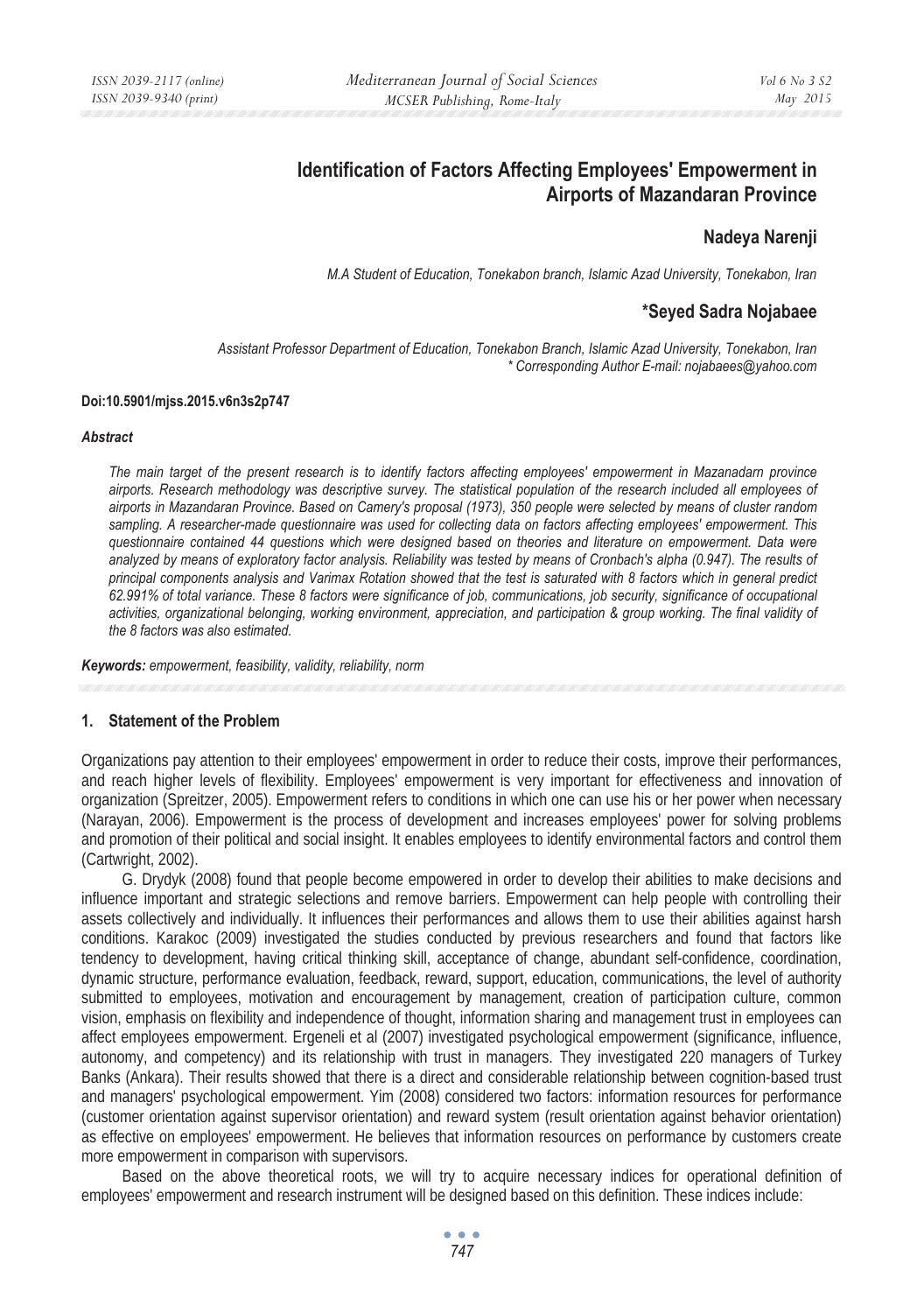- 1. specific targets, responsibilities and authorities in an organization: employees must know about their responsibilities, targets and mission and working stages and processes.
- 2. jobs enrichment and employees' occupational promotion: the organization should table measures in order to update employees' technical and specialized needs and increase in their occupational contents. Furthermore, job rotation technique should be used for satisfaction of succession planning.
- 3. Organizational belonging and spirits: in order to satisfy this factor, employees should be helped with solving their problems. Appropriate fields should be provided for invention, innovation and creativity in employees and senior management should make sure that employees tend to do affairs which have been submitted to them.
- 4. trust, friendship and honesty: organizations create positive and friendly working relations among employees and increase trust among managers and employees.
- 5. 5.recognition and appreciation: consistency of rewards and salaries with the work employees do, appropriate distribution of welfare facilities in organization and consistency between employees' promotion and their competencies can be important.
- 6. group work and participation: use of employees' ideas and opinions in decisions and their cooperation with improvement and promotion of organizational affairs, delegation of power to employees in different levels, employees' participation in proposing for improvement of affairs and control of the employees' affairs by them can be effective in increasing employees' empowerment in organizations.
- 7. communications: this includes establishment of relationship and easy access of employees to managers and supervisors, clarity of employees' working communications with managers and supervisors and employees knowledge about current affairs of the company in relation with their working fields.
- 8. working environment: working environment is one of the effective factors which is emphasized in organizations. Attention to employees' health and safety at work environment, facilitation of employees' occupational promotion, reduction in pressure and tensions at work environment can be related to work environment.
- 9. optimization of working processes and methods: clarity of circulation of work and information within the organization, documentation of working methods and periodical revision of working methods and simplification of affairs are effective factors in optimization of processes and working methods.
- 10. information, knowledge and occupational skill: in order to satisfy this factor, it is useful to have facilities for development of occupational skills in organization, to have effective training in organization and technical knowledge about positions.

Considering the importance of the research subject, the author would like to answer the following questions:

- 1. what are the factors which influence employees' empowerment?
- 2. what are the dimensions (indices) of the factors which influence employees' empowerment of Mazandaran Province airports?
- 3. what is the most appropriate model for Mazandaran province airports employees' empowerment?

## **2. Methodology**

The present research is an exploratory research considering the application of factor analysis technique. The statistical population of the research included all employees of Mazandaran province airports. 350 employees were selected by means of cluster random sampling method and based on Kameri's proposal (1973) and considering statistical model (factor analysis). After correction and scoring and elimination of unwanted questionnaires, 349 questionnaires were analyzed.

### **3. Data Gathering Instrument**

First, we investigated research literature and theoretical fundamentals and collected factors which influence employees' empowerment. Then we designed a questionnaire containing 44 questions based on 4-point Likert scale. Content validity of the questionnaire was verified by three professors. Cronbach's alpha was equal to 0.947.

Common descriptive statistical methods like frequency distribution, central indices and scattering indices were used for descriptive analysis of data. Cronbach's alpha was used for investigation of internal consistency and reliability of the questionnaire. Principal components analysis (factor analysis) was used for investigation of validity. Varimax rotation was used for determination of an appropriate model for empowerment. Structural equations modeling technique and confirmatory factor analysis were used for inferential analysis.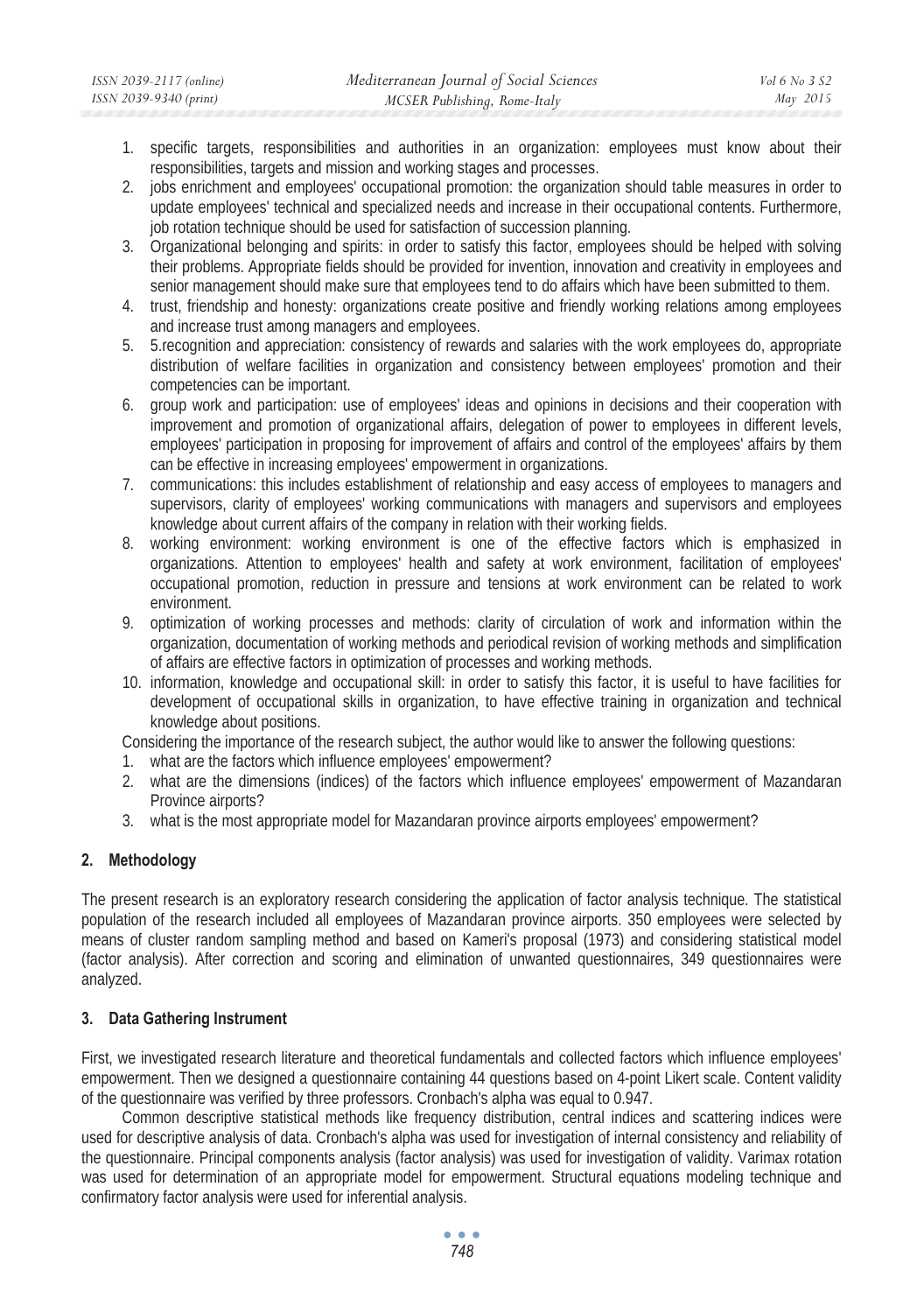Statistical operations were conducted by means of LISREL and SPSS software.

### **4. Findings**

The statistical indices of the questionnaire for investigation of factors affecting Mazandaran Province airports employees show that the range of test scores are between 44 and 176, their mean value is equal to 149.67 and standard deviation is equal to 14.239. data show that the distribution has a negative equal to -1.094. therefore, it can be said that the respondents' mean score lies between 148.17 and 151.77 with 95% of certainty. In the present research, by reliability we mean internal consistency of the questionnaire i.e. interference of all questions in terms of the type of common feature (employees' empowerment). Reliability coefficient (Cronbach's alpha) was equal to 0.947. correlationcoefficients of each question with total score was positive and its maximum value was equal to 0.635. all these coefficients are statistically significant. Further, when a question is eliminated, reliability coefficient (which is equal to 0.947) is reduced.

Factor analysis: first of all, it must be said that the following assumptions must be considered before factor analysis. 1. Sampling adequacy index (KMO), it must be at least equal to 0.7 and preferably above that. 2. The result of Bartlett test of sphericity must be significant statistically. 3. Factor loading of each question in factor matrix and rotated matrix must be at least equal to 0.3 and preferably above that. 4. Each of the factors must belong to at least three questions. 5. The factors must be reliable enough.

In the present research, KMO value was equal to 0.909 and significance level of Barttelt'ssphericity test is lower than 0.0001. Therefore, it can be concluded that implementation of factor analysis based on the correlation matrix resulted from the studied sample group will be justifiable. Moreover, the primary output of the computer also shows that the determinant value of correlation matrix is a non-zero number which shows that the factors can be extracted based on these data. in order to determine the number of significant factors research instruments (all questions) have been saturated, three main indices have been considered: 1. Eigen value, 2. The ratio of the predict variance by each factor and rotated figure of Eigen values which is called scree.

Primary statistical indices of principal components showed that:

Eigen values of 10 factors were above 1. These 10 factors predict 62.991% of total variables variance. If we extract 8 factors based on the results of implementation of factor analysis and indices which have been mentioned above (especially figure 1), 58.184% of the total variance will be predicted. The first factor has an Eigen value equal to 13.82 and predicts 31.43% of total variance and 49.893% of joint variance of the variables. Finally, the eighth factor has an Eigen value equal to 1.18 and predicts 2.54% if total variance of the variables.



**Figure 1.** Questionnaire dimensions figure based on Eigen values

Eigen values of these 8 factors and variance percentages of them have been shown in table 1.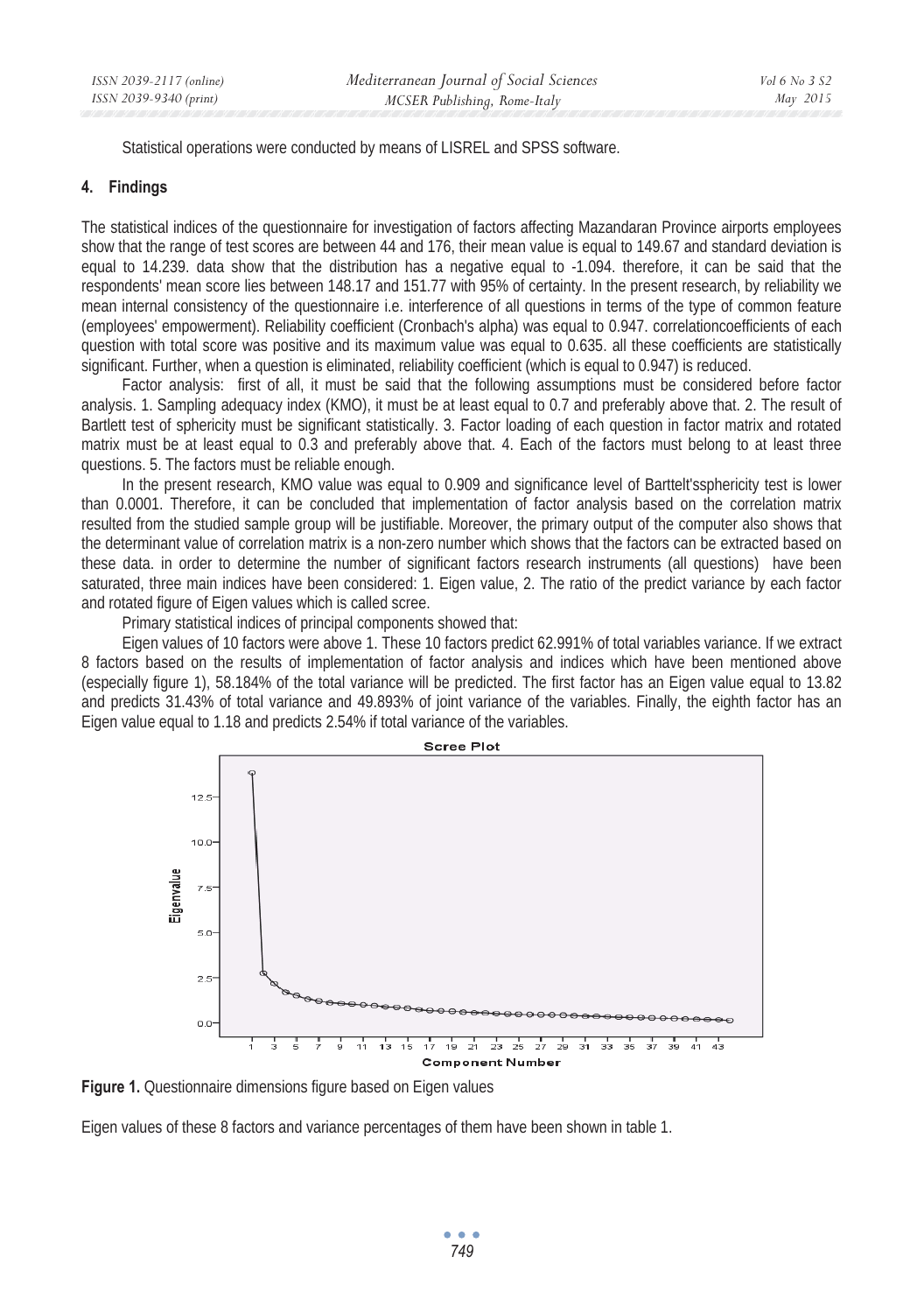|  |  | Table 1. Eigen value, variance prediction percentage and compressive percentage of the factors |
|--|--|------------------------------------------------------------------------------------------------|
|  |  |                                                                                                |

| Factor | Eigen value | Variance percentage | <b>Compressive percentage</b> |
|--------|-------------|---------------------|-------------------------------|
|        | 13.829      | 31.428              | 31.428                        |
|        | 2.754       | 6.258               | 37.687                        |
|        | 2.169       | 4.930               | 42.617                        |
|        | 1.694       | 3.851               | 46.468                        |
|        | 1.514       | 3.440               | 49.908                        |
|        | 1.319       | 2.999               | 52.907                        |
|        | 1.205       | 2.738               | 55.645                        |
|        | 1.117       | 2.539               | 58.184                        |

As it was mentioned before, the factors extracted were transferred to new axes using varimax rotation in order to make it possible to identify the general shape of variables and identify their constructs structure. The matrix of rotated factors for the questions of the questionnaire has been shown in table 2.

**Table 2.** Matrix of rotated factors for the 44-item questionnaire by means of varimax rotation

| Question /factor | $\mathbf{1}$ | $\overline{\mathbf{2}}$ | $\overline{\mathbf{3}}$ | $\overline{4}$ | $\overline{5}$ | $\overline{\mathbf{6}}$ | $\overline{7}$ | $\overline{\mathbf{8}}$ |
|------------------|--------------|-------------------------|-------------------------|----------------|----------------|-------------------------|----------------|-------------------------|
| $q\bar{1}$       | .756         |                         |                         |                |                |                         |                |                         |
| q2               | .752         |                         |                         |                |                |                         |                |                         |
| q4               | .716         |                         |                         |                |                |                         |                |                         |
| $\frac{1}{93}$   | .711         |                         |                         |                |                |                         |                |                         |
| q5               | .640         |                         |                         |                |                |                         |                |                         |
| q6               | .528         |                         |                         |                |                |                         |                |                         |
| q23              |              | .727                    |                         |                |                |                         |                |                         |
| q24              |              | .661                    |                         |                |                |                         |                |                         |
| q22              |              | .646                    |                         |                |                |                         |                |                         |
| q25              |              | .632                    |                         |                |                |                         |                |                         |
| q21              |              | .562                    |                         |                |                |                         |                |                         |
| $\frac{1}{920}$  |              | .480                    |                         |                |                |                         |                | .404                    |
| q33              |              |                         | .651                    |                |                |                         |                |                         |
| q31              |              |                         | .622                    |                |                |                         |                |                         |
| q28              |              |                         | .561                    |                |                |                         |                |                         |
| q29              |              |                         | .556                    |                |                |                         |                |                         |
| q30              |              |                         | .541                    |                |                |                         |                |                         |
| q27              |              |                         | .455                    |                |                |                         |                |                         |
| q26              |              | .396                    | .441                    |                |                |                         |                |                         |
| q32              |              | .357                    | .390                    |                |                |                         |                |                         |
| q34              |              |                         |                         | .755           |                |                         |                |                         |
| q35              |              |                         |                         | .685           |                |                         |                |                         |
| q36              |              |                         |                         | .666           |                |                         |                |                         |
| q38              |              |                         |                         | .598           |                |                         |                |                         |
| q37              |              |                         |                         | .531           |                |                         |                |                         |
| q10              |              |                         |                         |                | .799           |                         |                |                         |
| $\overline{q8}$  |              |                         |                         |                | .694           |                         |                |                         |
| q9               |              |                         |                         |                | .592           |                         |                |                         |
| q11              |              |                         |                         |                | .576           |                         |                |                         |
| $\overline{q}$   |              | .431                    |                         |                | .467           |                         |                |                         |
| q12              |              |                         |                         |                | .386           |                         | .384           |                         |
| q42              |              |                         |                         |                |                | .738                    |                |                         |
| $\frac{1}{941}$  |              |                         |                         |                |                | .732                    |                |                         |
| q40              |              |                         |                         |                |                | .621                    |                |                         |
| q44              |              |                         |                         |                |                | .552                    |                |                         |
| q39              |              |                         |                         |                |                | .532                    |                |                         |
| $\frac{1}{943}$  |              |                         |                         |                |                | .421                    |                |                         |
| q16              |              |                         |                         |                |                |                         | .713           |                         |
| q15              |              |                         |                         |                |                |                         | .615           |                         |
| $\frac{1}{914}$  |              |                         |                         |                |                |                         | .589           |                         |
| $\frac{1}{913}$  |              | .369                    |                         |                |                |                         | .458           |                         |
| q18              |              |                         |                         |                |                |                         |                | .684                    |
| $\frac{1}{917}$  |              |                         |                         |                |                |                         |                | .631                    |
| q19              |              |                         |                         |                |                |                         |                | .624                    |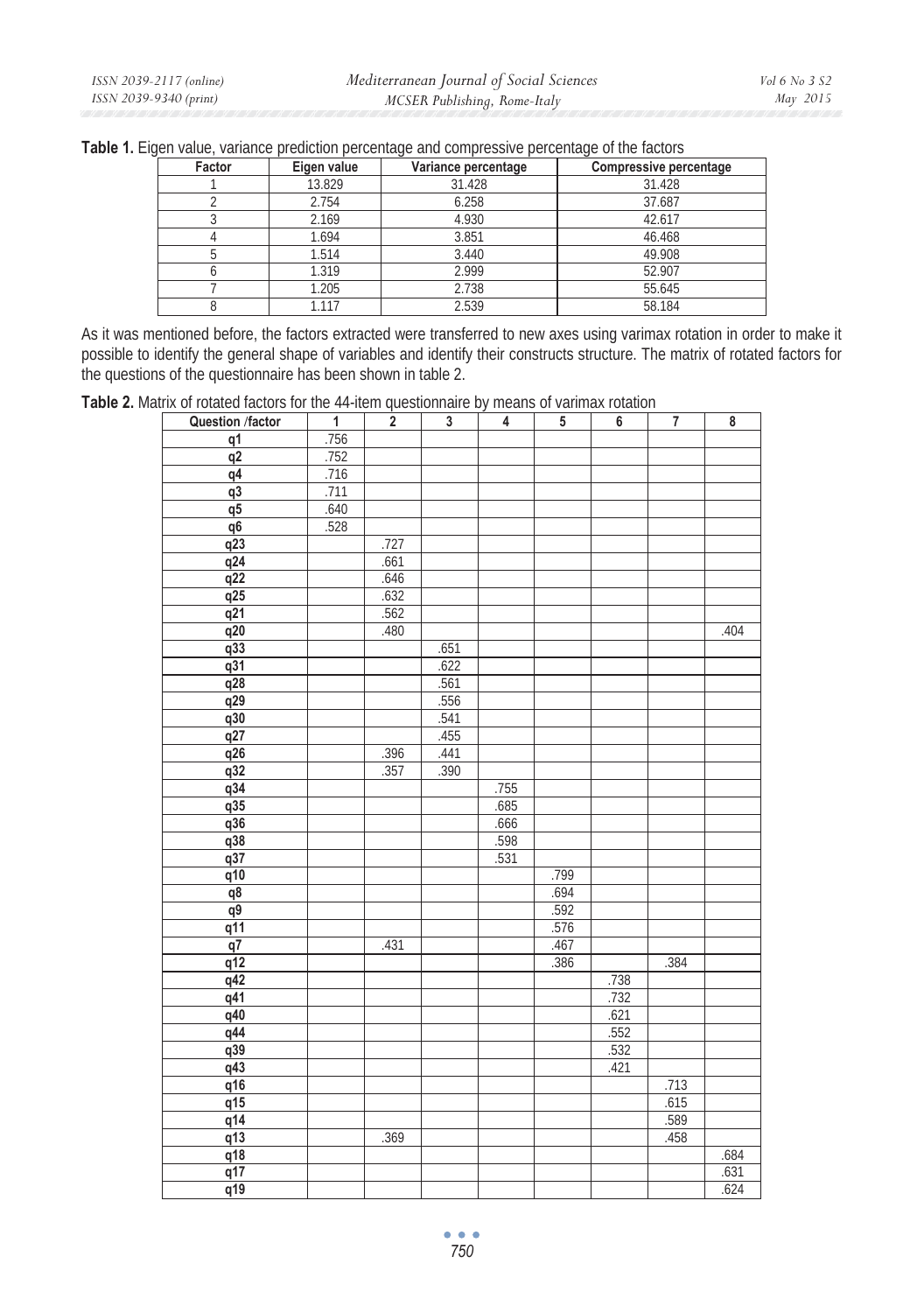| ISSN 2039-2117 (online) | Mediterranean Journal of Social Sciences | Vol 6 No 3 S2 |
|-------------------------|------------------------------------------|---------------|
| ISSN 2039-9340 (print)  | MCSER Publishing, Rome-Italy             | May 2015      |

The following items are inferred from the above matrix.

- 1. Al questions have factor loadings and no question was eliminated.
- 2. The questions number 7, 12, 26, 32, 13, and 20 are concentrated on two factors and have relative complexity.
- 3. Other questions are very simple and lack complexity.
- 4. The greatest coefficient in the structure matrix (correlation between each question and factor) with factor loadings above 0.7 belongs to the following questions: 1, 2, 10, 4, 3, 16, 23, 34, 41, 42.
- 5. The questions 24, 5, 22, 33, 31, 35, 36, 38 and 8 have factor loadings above 0.6.
- 6. Other questions have factor loadings smaller than 0.6.

7. According to factors structures matrix, the questions which are commonly correlated with one factor constitute a test part. These questions were nominated in terms of the maximum factor loading as follows: First factor: questions number 1, 3, 2, 4, 5, 6 (significance and clarity of job) Second factor: questions 25, 24, 23, 22, 21, and 20 (communications) Third factor: questions 33, 32, 30, 31, 28, 27, 26 and 29 (job security) Fourth factor: questions 34, 35, 36, 37 and 38 (significance of occupational activities) Fifth factor: questions 7, 8, 9, 10, 11, 12 (organizational belonging) Sixth factor: questions 39, 40, 41, 42, 43, 44 (working environment) Seventh factor (questions 13, 14, 15, and 16 (appreciation and recognition) Eighth factor: questions 17, 18, 19 (participation and working group)

#### **5. Conclusion and Discussion**

The results of the present research showed that factors affecting employees' empowerment in airports of Mazandaran Province include: significance and clarity of job, communications, and job security, significance of occupational activities, organizational belonging, working environment, appreciation and recognition, and participation and group work. This result is consistent with the results of studies conducted by farhangi and eskandari (2003), Norouzi (2005), Pak Tinat and Fathizadeh (2008), Shanon (2002), Betnagar (2007), Ergenli et al (2007) and Tim (2008).

Each of the 8 factors includes indices as follows:

First factor: clarity and significance of job includes the following indices:

1. Employees' knowledge about their duties and responsibilities, 2. Employees' knowledge about organizational targets and mission, 3. Employees' knowledge about working processes and stages, 4. Domination over skills necessary for doing work, 5. Up-to-date technical and specialized information and addition to job content, 6. Organizational contribution to eliminate employees' personal problems.

Second factor: communications which include the following indices:

1. Employees' cooperation in presenting recommendations for improvement of work processes, 2. Self-control, 3. Managers and supervisors trust in employees and vice versa, 4. Delegation of power to employees in different levels, 5. Employees' knowledge about organizational affairs in relation to their working area, 6. Clarity of work and information circulation in organization,

Third factor: occupational security which includes the following indices:

1. Establishment of relationship and easy access of employees to managers and supervisors, 2. Presence of effective and efficient training within the organization, 3.Clarity of working communications between employees and managers, 4.Appropriate situations for employees' occupational promotion, 5.Managers' attempts to reduce working environment pressure and tensions, 6.Facilities for development of occupational skills within organization, 7.Documentation of working methods and processes, 8.Periodical revision of correction of working methods and simplification of affairs.

Fourth factor: significance of occupational activities whichinclude the following indices:

1. Appropriate educational level, 2. Employees' high self-confidence, 3.Technical and specialized information in relation to positions, 4.Significance of working activities for employees, 5. Enough working experience,

Fifth factor: organizational belonging, which includes:

1. use of job rotation techniques for satisfying succession planning in organization, 2. Respect to employees and their position in organization, 3. Employees' tendency to tasks they have been submitted, 4.Consistency between salary and work, 5.Facilitation of innovation and creativity in employees, 6. Positive environment and friendly working relations among employees,

Sixth factor: working environment, which includes the following indices:

1. employees' satisfaction with their works, 2. Necessary skills for doing their tasks, 3. Attention to employees'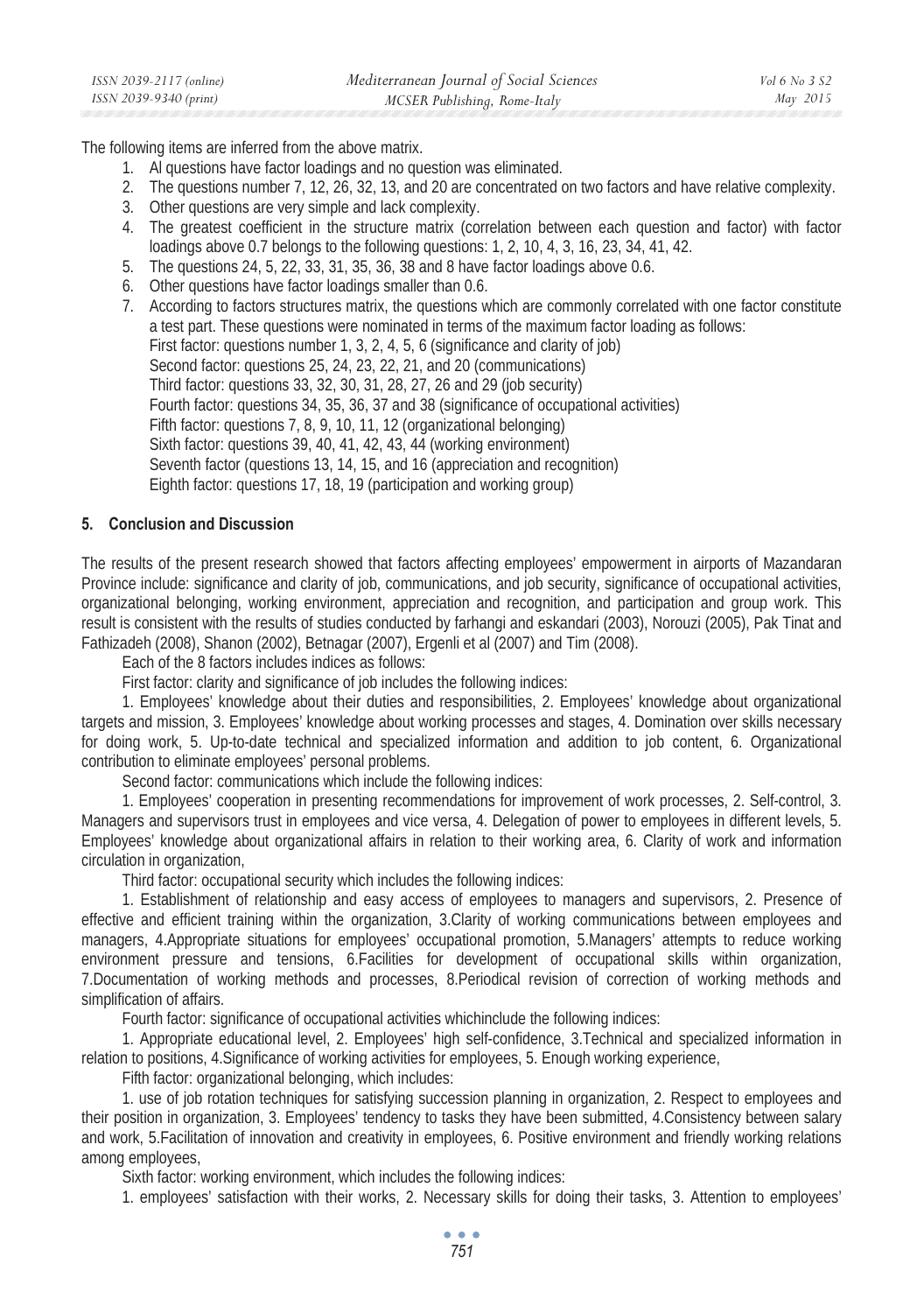| ISSN 2039-2117 (online) | Mediterranean Journal of Social Sciences | <i>Vol</i> 6 No 3 S2 |
|-------------------------|------------------------------------------|----------------------|
| ISSN 2039-9340 (print)  | MCSER Publishing, Rome-Italy             | May 2015             |

health and safety, 4. Presence of an appropriate organizational atmosphere within the organization, 5. Compatibility between gender and work type, 6. Easy access to organizational resources which are related o work,

Seventh factor: appreciation and recognition, which includes:

1. enrichment of elements related to responsibilities, 2. Compatibility of employees' occupational promotion and their competencies, 3.Consistency between appreciation of employees and their attempts, 4. Appropriate distribution of facilities within organization,

Eighth factor: participation and group work, which includes the followings:

1. employees' cooperation in improvement of organizational affairs, 2. Use of employees' ideas and opinion in decisions

2. compatibility of employees' responsibilities in organization

The most appropriate model for employees' empowerment in Mazandaran province airports:

We used confirmatory factor analysis (in LISREL software) in order to investigate latent variables of empowerment model which includes empowerment (as internal variable) and external variables including: clarity and significance of job, communications, job security, significance of job activities, organizational belonging, working environment, appreciation and recognition, participation and group work. As it can be seen in the standardized values model (figure 2), all variables have direct relationship with empowerment.



**Figure 2.** Standardized values model

Values of the final model have been collected in table 3.

**Table 3.** Values of the final model

| <b>Predicted variance</b> |       | <b>Standard error</b> | <b>Standardized parameter</b> | <b>Parameter estimation</b> | factor         |
|---------------------------|-------|-----------------------|-------------------------------|-----------------------------|----------------|
| 0.56                      | 11.18 | 0.28                  | 0.75                          |                             |                |
| 0.64                      | 10.49 | 0.19                  | 0.80                          | 1.85                        | F <sub>2</sub> |
| 0.66                      | 10.58 | 0.27                  | 0.81                          | 2.18                        | F3             |
| 0.41                      | 12.10 | 0.27                  | 0.64                          | 1.50                        | F4             |
| 0.37                      | 12.17 | 0.23                  | 0.61                          | 1.35                        | F <sub>5</sub> |
| 0.36                      | 12.35 | 0.29                  | 0.60                          | 1.38                        | F6             |
| 0.42                      | 11.91 | 0.15                  | 0.65                          | 1.22                        |                |
| 0.50                      | 11.38 | 0.09                  | 0.71                          |                             | F8             |

According to data summarized in table above, all path coefficient values are statistically significant considering t value (in lower than 0.01 level). Furthermore, considering the standardized path coefficients (factor loadings), we can conclude the relative importance of the observed variables as indices of infrastructural factors.

> $\sim$   $\sim$   $\sim$ *752*